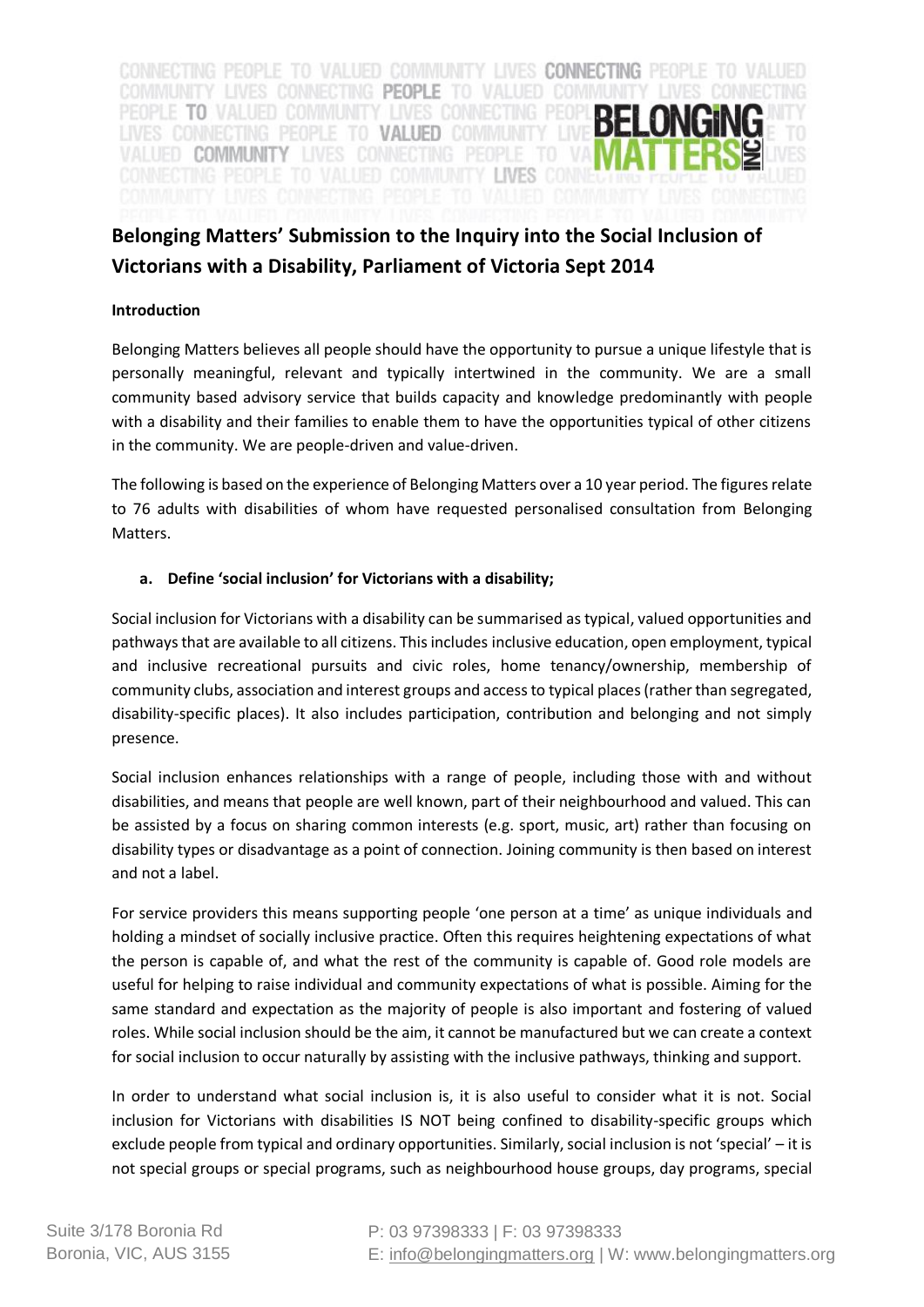CONNECTING PEOPLE TO VALUED COMMUNITY LIVES CONNECTING PEOPLE TO VALUED COMMUNITY LIVES CONNECTING PEOPLE TO VALUED CO PEOPLE TO VALUED COMMUNITY LIVES CONNECTING PEOP LIVES CONNECTING PEOPLE TO VALUED COMMUNITY LIVE VALUED COMMUNITY LIVES **INES CON** 

TAFE programs, 'disability discos,' or congregate social enterprise which exist in isolated enclaves. It is not 'parallel pathways' through life (e.g. special school, sheltered workshops, supported residential services).

This type of 'segregated' or 'congregated' support can increase marginalisation, exacerbate difference and create negative assumptions (e.g. that people 'need to be with own kind,' 'taken care of'). People with a disability are seen as "the other" or as different and an individual is always seen as part of a group. It is not simply about 'being in the neighbourhood' – a person needs to feel that they belong, have valued roles and contribute.

# **b. Identify the nature and scale of relative inclusion (exclusion) and participation of Victorians with a disability in the economic, social and civil dimensions of society;**

The scale of exclusion is enormous. There are many barriers to the social inclusion of Victorians with disabilities and they're not all about physical access. For example families are nearly always offered special programs and pathways for their family member with a disability. One family member, Meg, recently wrote about her daughter "As amazing as it may seem, in her 22 years Joscelyn has only ever been offered segregated, disability options" (Meg Sweeny, p4). This is unfortunately the experience of many of the individuals who come in contact with Belonging Matters. When first coming into contact with Belonging Matters' Personalised Consultation Services, 61 people were wanting to be more included in community life and activities e.g. work, study, recreation however 42 people were attending segregated settings e.g. ATSS day services, education or disability programs (Belonging Matters, 2014).

The predominant paradigm and mindset remains "special" pathways rather than ordinary, typical and inclusive pathways. As a result the investment continues to remain in "special" services and programs which segregate and separate rather than in *support* to pursue inclusive options.

There is a great lack of understanding about what community inclusion is. Largely the model for disability services in Victoria is overwhelmingly based on a congregate support/care, the medical model and a service oriented approach to meeting every human need. We have made little ground in moving towards a model of disability that emphasises social inclusion, contribution, rights, equality of opportunity and highlights exclusionary practice and attitudes as the barriers. The system also appears to be based on a welfare model that fosters pity and a sense of separateness and difference. Even by calling it a disability "sector" we make people with a disability separate and different.

Often there is an assumption that it is more expensive to provide individualised support to enable social inclusion however, many families when redirecting their vision and efforts with encouragement have been able to create inclusive pathways for their son/daughter with the same amount of money that was available, for example in the day program. This is usually because people are able to draw on a range of supports that over time naturally occur in communities e.g. in a workplace, club or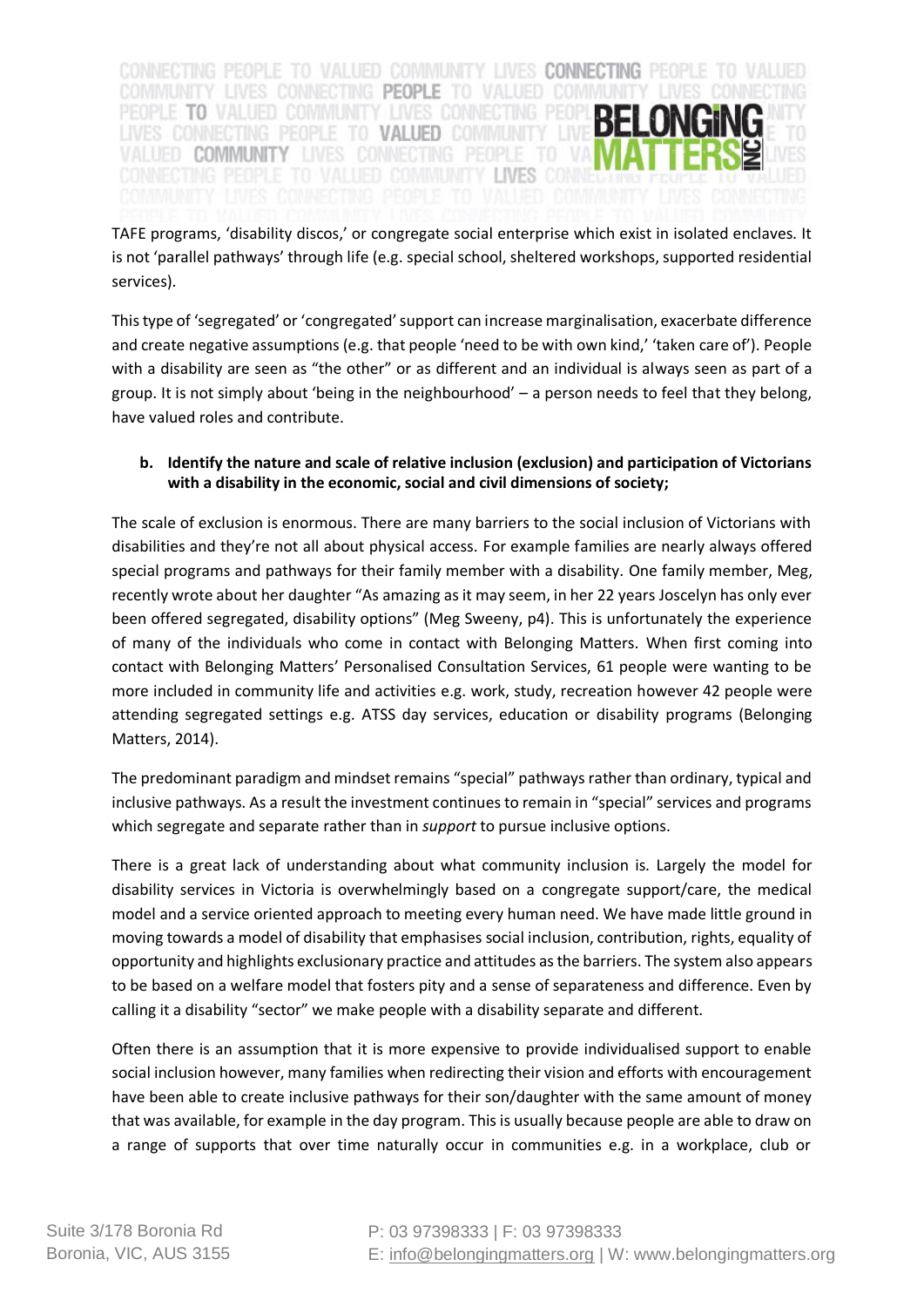CONNECTING PEOPLE TO VALUED COMMUNITY LIVES CONNECTING PEOPLE TO VALUED COMMUNITY LIVES CONNECTING PEOPLE TO VALUED O PEOPLE TO VALUED COMMUNITY LIVES CONNECTING PEOP TO VALUED COMMUNITY VALUED COMMUNITY

association. In nurturing belonging, asking others to come forward and engaging our communities we can foster less reliance on paid supports.

### **c. Understand the impact of Victorian government services and initiatives aimed at improving inclusion and participation;**

Exclusion occurs in community, economic and political dimensions because many people do not hold typical or high expectations of people with disabilities. Nor are providers clear on what social inclusion means. Unfortunately, this may include a number of existing initiatives that are aimed at improving inclusion.

In terms of education, the majority of people with intellectual disability that come into contact with Belonging Matters have been through the special school system. When young people with disabilities leave school, they don't get career advice - instead, they receive a booklet with a list of disability service providers and programs. Continually people with disabilities are limited to perpetual skills training/ 'getting ready for work' which is often group-based and irrelevant to an individual's ambitions or needs. Advice from services is given on what services are available and is not based on the person's aspirations or typical options and inclusive pathways (including questions such as, 'what career would you like to pursue?').

There are many people with an intellectual disability that Belonging Matters comes into contact with who are unemployed. Only 4 people or 5% of people assisted through our Consultation Services were currently working at the initial point of contact but 29 people said they wanted to find work! Disability Employment Services, for example, often fail to get people with significant disabilities work that is not in a sheltered arrangement. Or the only type of "work" offered to people with a disability is in welfare types of environments e.g. people with disability volunteering in opportunity shops, soup kitchens, nursing homes etc. What is often offered are pre- employment programs/training, with no real assistance to find and secure work. The disability services then become an end in and of themselves, rather than being a means to living a more fulfilling life based in the community. Customised employment initiatives which identify people's strengths, interests and abilities and work over a period of time to secure and support open employment for people with intellectual disability are rare in Victoria. We have found that it is usually families who have recognised the multiple benefits of open employment and persist of their own accord and push the boundaries to secure paid employment for their son/daughter. There are also disincentives which effect work e.g. few job coach hours available for people who take longer to learn a job; loss or threat to pensions

Many of the parents and individuals with a disability that Belonging Matters comes into contact with, don't even know they have an Individualised Service Package (ISP). Although intended to create greater choice, control and inclusion, people/families are often uninformed that they can actually direct their package. We still witness instances in which a service receives the ISP, writes the plan for the person to fit their program, all without the person's or family's knowledge.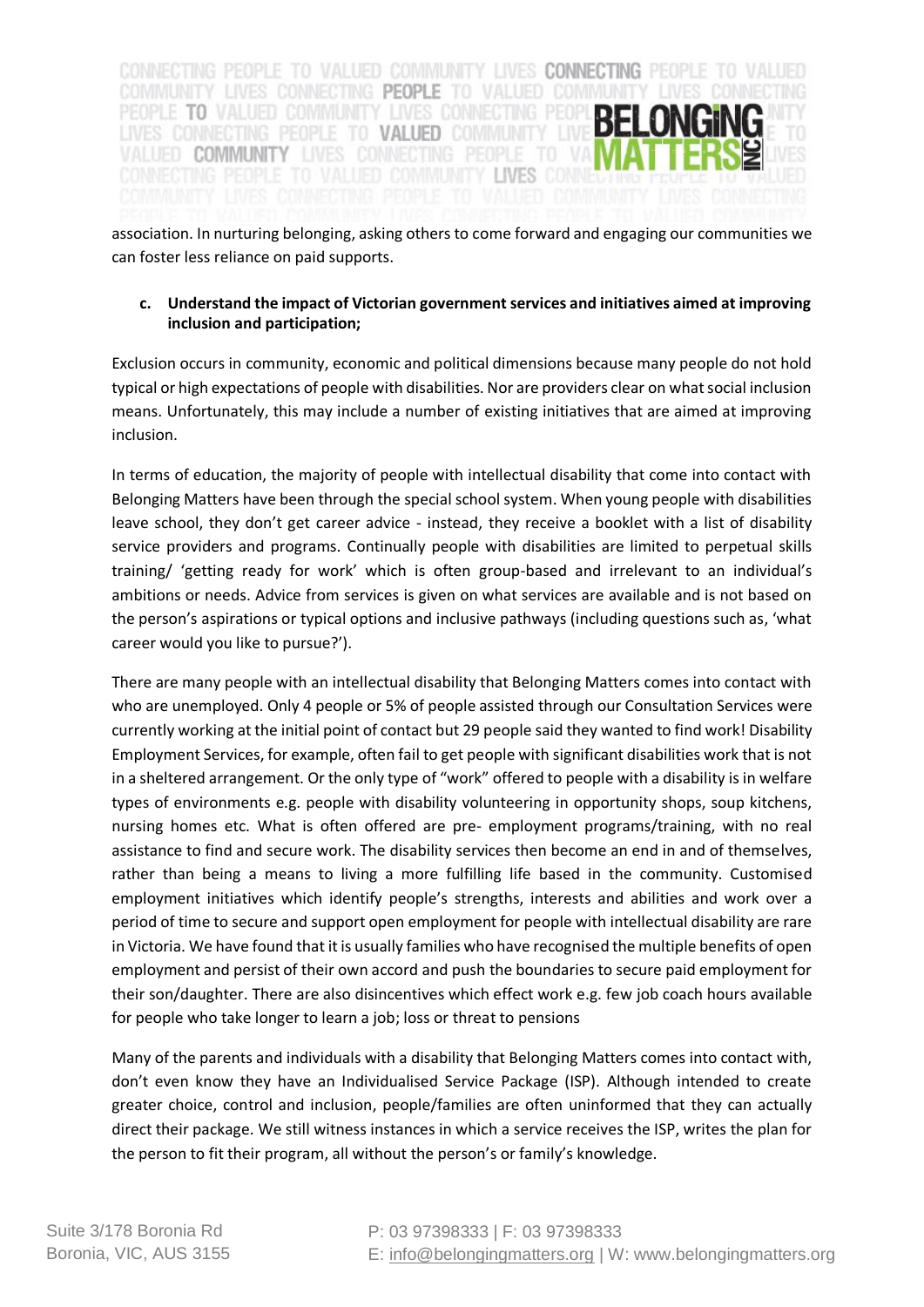CONNECTING PEOPLE TO VALUED COMMUNITY LIVES CONNECTING PEOPLE TO VALUED COMMUNITY LIVES CONNECTING PEOPLE TO VALUED CO PEOPLE TO VALUED COMMUNITY LIVES CONNECTING PEOP LIVES CONNECTING PEOPLE TO VALUED COMMUNITY VALUED COMMUNITY LIVES

This over-reliance on services in the current environment of segregated programs means that services are seen as the only adequate way to meet need, which then becomes the life defining role for the person. This can have the inadvertent result of breaking connections and 'deskilling' the community. Social inclusion is not just positive for people with a disability but it's also positive for our community. It's the great promoter of diversity and acceptance.

Services may appear to support the goal of inclusion or use the slogans of inclusion but this is often not followed through in practice. An example of this is some local Government initiatives that were built to promote social inclusion but conversely advertise and promote special groups, such as 'Disco for the disabled,' 'Riding for the Disabled,' 'Bowling for the Disabled,' 'Art for the Disabled,' 'Music for the Disabled etc.' Once again these groups prevent the possible connection people with a disability could have with non-disabled peers. Instead of joining a local art group and providing the support for the person to join and share their common interest with other art lovers, a person with a disability will be referred to the art group for disabled people.

Similarly, when people want to move out of home there are few "accommodation" options available. Often what is deemed innovative is a re badging of congregate care e.g. 'cluster housing' which continues to inadvertently separate people from the broader community. Of the people involved with Belonging Matters' Consultation Services, 23 people wantted to move out and live in the community. With education, capacity building and personalised advice, 17 people have moved into their *own* home in the local community and are supported by a range of flexible creative supports (including living with non-disabled flatmates).

# **d. Identify examples of good practice on inclusion and participation driven by local government and the community sector;**

Good examples of a life fully embedded in local community, often emerge from people and families who have been provided with capacity building to expand their vision, create a mindset of social inclusion and have assistance to implement life plans themselves. However, this can be tiring as there is such little support and investment in authentic inclusion. Anecdotally, Belonging Matters has also seen it emerge that where children have been included in mainstream school and typical expectations are held by their families, it is more likely that socially inclusive pathways are pursued post school and "special' options are rejected. The [Belonging Matters website](http://www.belongingmatters.org/#!stories/cfvg) has a number of examples of positive and effective social inclusion. As does the Belonging Matters periodical ["Thinking About…"](http://www.belongingmatters.org/#!periodicals/cg2o)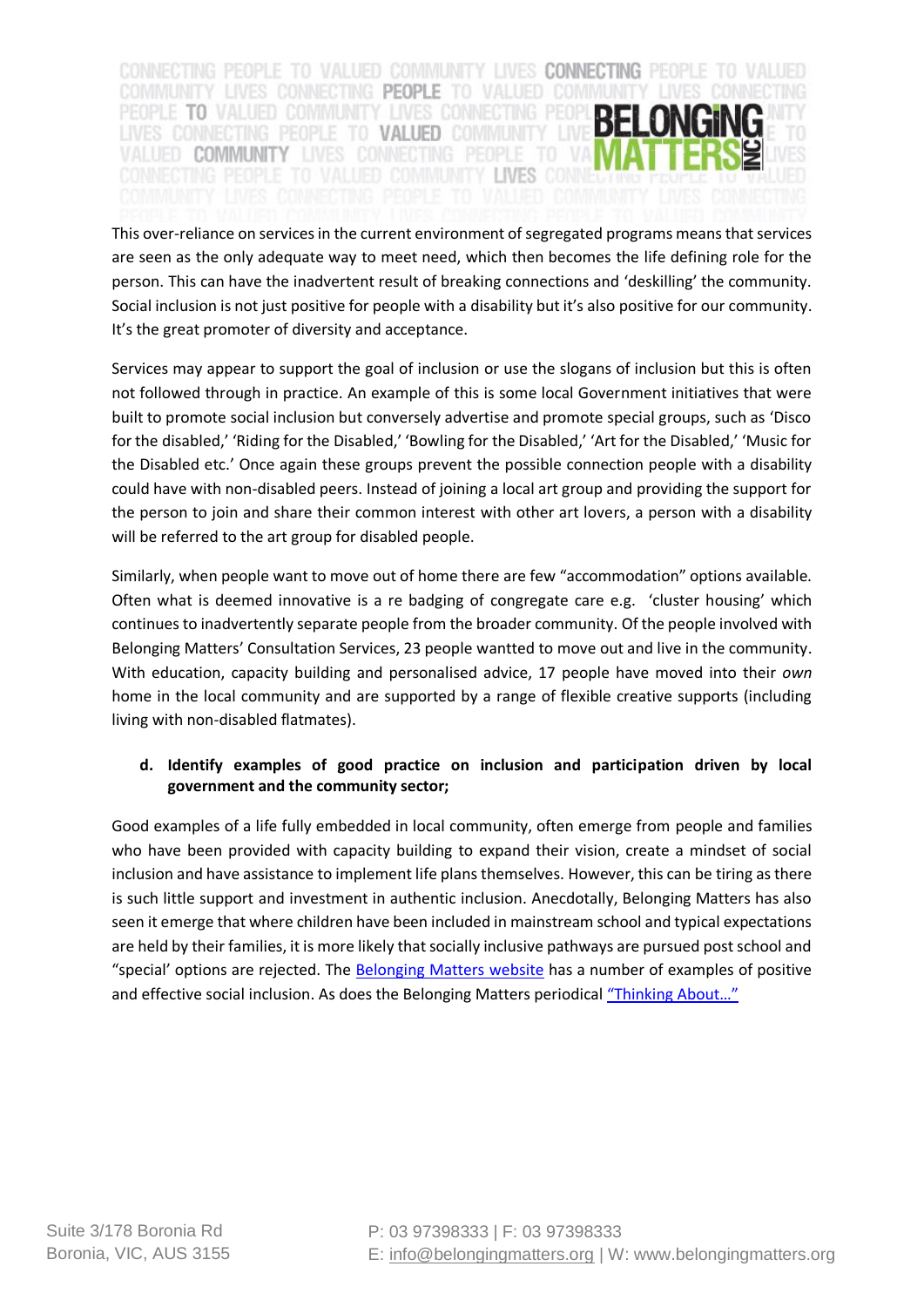CONNECTING PEOPLE TO VALUED COMMUNITY LIVES CONNECTING PEOPLE TO VALUED COMMUNITY LIVES CONNECTING PEOPLE TO VALUED COMMUNITY LIVES CONNEC PEOPLE TO VALUED COMMUNITY LIVES CONNECTING PEOP LIVES CONNECTING PEOPLE TO VALUED COMMUNITY LIVE VALUED COMMUNITY LIVES CONNECTING PEOPLE TO VA CONNECTING PEOPLE TO VALUED COMMUNITY LIVES CON

#### **e. Assess how the** *Disability Act 2006* **has impacted on the social inclusion of people with a disability with respect to Victorian government services; and**

The Disability Act sets out good principles for realising justice and inclusion for people with disabilities. However, difficulties remain with implementation and practice. Individuals, families and services do not necessarily know how to move beyond the slogans of social inclusion and make them a lived reality. It is impossible to have a fully included life if we keep perpetuating special schooling, special programs and special services that keep people apart. We keep perpetuating the assumption that the only way people can gain support is through segregation or congregation rather than adding support to typical and inclusive pathways. Furthermore, as outlined in the answer to Question C, almost all of the disability services funding is tied up in congregate care. There is little focus on social inclusion initiatives that are personalised, non-group-based, and which seek genuine social inclusion. For example, Belonging Matters is funded \$160,000 per year for whole of state of Victoria to deliver education and capacity building about social inclusion.

## **f. Recommend ways to increase social inclusion, including the roles of and collaboration between local, state and federal governments, the community sector, individuals with a disability and their carers.**

Social inclusion for Victorians with disabilities should be an expectation from birth – as it is for all children. The principle for ensuring social inclusion should be, "Do the ordinary and add support – Don't do 'special' to get support." Another important maxim for realising social inclusion is "one person at a time." Given the uniqueness of each person's needs and aspirations it's impossible to assume that all needs can be met through the same means (often an underpinning of group-based congregated care and support).

When Belonging Matters assists a person, we view them as a unique individual, ascertain their interests, desires, gifts, aspirations and needs. We then discover how these can be pursued and supported in the community - utilising specialised support only if it can't be found in the community. For example, if a person has an interest in exercise and also has Cerebral Palsy, they might need specialised advice in regard to exercise. But the exercise can happen at the local gym, at the time the person's aged peers might exercise, as part of the *regular* gym classes and with a "specialist fitness" trainer if necessary. However there is more to inclusion than this. It could be possible that the "specialist trainer" teach the other trainers at the gym, the person could join other classes at the gym and could even explore other roles at the gym e.g. work roles. The person could also be encouraged to foster relationships with other members as they get to know them. This way the person is known as an individual (not as a group), gets the specialised support if necessary but also becomes socially included. Such an approach means joining existing realms of community activity, not creating new, disability-specific programming. What often happens is that a special class for people with a disability will be started at the gym as the prevailing mindset is separate and special.